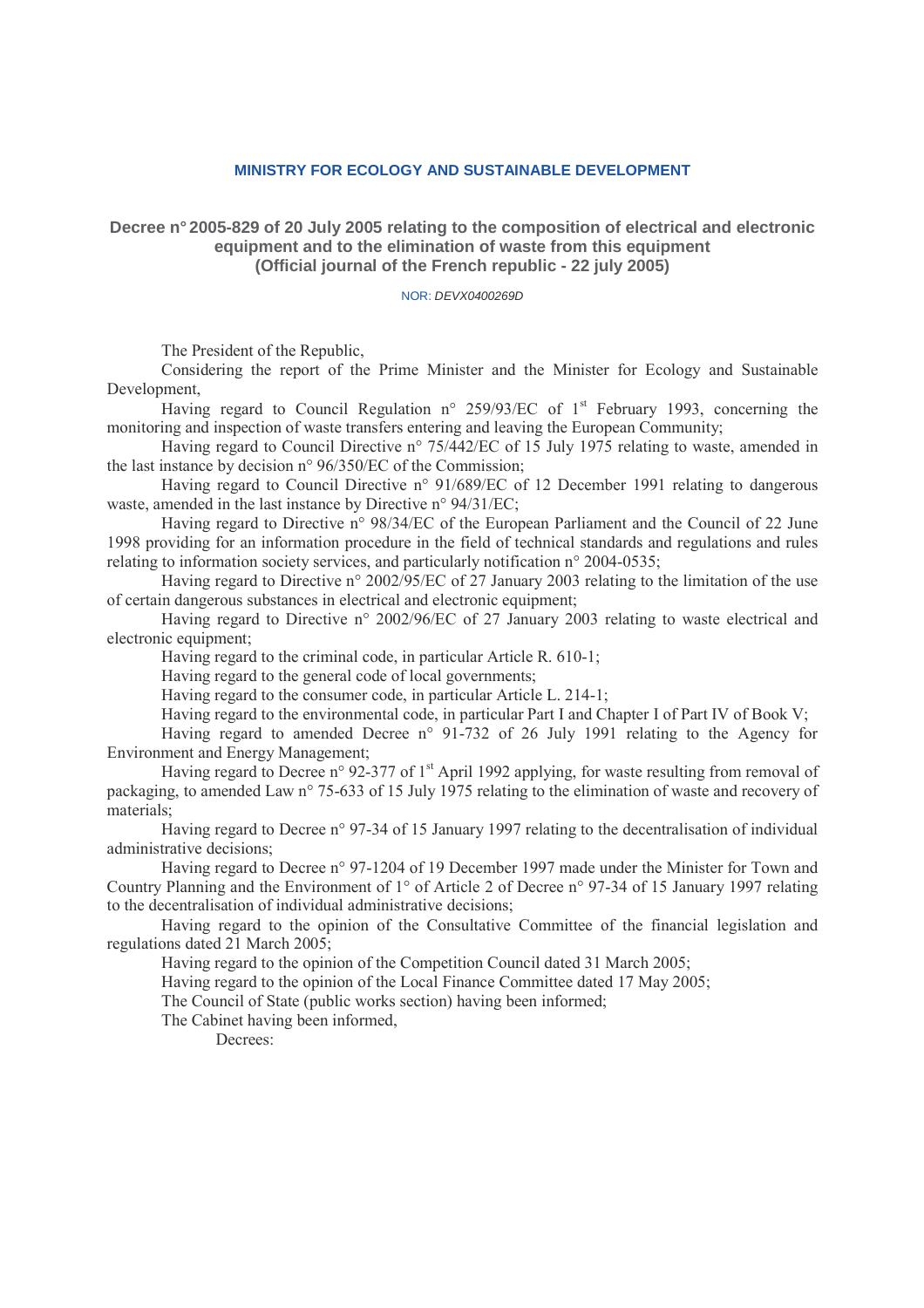#### PART I

#### DEFINITIONS AND SCOPE OF APPLICATION

**Art. 1. −** This decree applies to electrical and electronic equipment and to waste which results from it, including all the components, sub-assemblies and consumables forming an integral part of the product when it is scrapped. By electrical and electronic equipment is meant equipment operating using electrical currents or electromagnetic fields, as well as equipment for the production, transfer and measurement of these currents and fields, designed to be used at a voltage not exceeding 1,000 volts in alternating current and 1,500 volts in direct current and which falls within the categories set out in Appendix 1 of this decree.

The following are excluded from the scope of application of this decree:

– electrical and electronic equipment forming part of another type of equipment which is not in itself electrical or electronic equipment within the meaning of this decree;

– electrical and electronic equipment associated with the protection of the fundamental interests of State security, arms, munitions and other war materials, if they are used solely for military purposes.

**Art. 2. −** For the application of this decree the following are considered as:

– household waste electrical and electronic equipment; waste from electrical and electronic equipment originating from households as well as equipment which, although used for commercial purposes or for the needs of associations, is similar to that of households due to its nature and the distribution networks through which it is supplied;

– commercial waste electrical and electronic equipment; other waste electrical and electronic equipment.

A joint order of the ministers for ecology and industry determines, as applicable, the conditions for applying this article.

**Art. 3. −** Within the meaning of this decree:

1° A producer is considered to be any person who manufactures, imports or introduces onto the domestic market for commercial purposes electrical and electronic equipment, unless this equipment is sold under the single trademark of a retailer. In this case, the retailer is considered as the producer.

2° A distributor is considered to be any person who, regardless of the distribution technique used, including via distance communication, supplies, in a business capacity, electrical and electronic equipment to the party which will use it.

#### PART II

#### PROVISIONS RELATING TO THE COMPOSITION OF ELECTRICAL AND ELECTRONIC EQUIPMENT

**Art. 4. −** Marketed electrical and electronic equipment, coming under Appendix 1 of this decree, except for those of categories 8 and 9, must not contain lead, mercury, cadmium, chromium VI, polybromobiphenyls (PBB) or polybromodiphenylethers (PBDE). A joint order of the ministers for ecology, industry and consumption set the cases and conditions under which the use of these substances may be authorised, taking account of the low quantities involved or the specific nature of the uses planned.

**Art. 5. −** Equipment coming under Appendix 1 of this decree must be designed and manufactured in such a way as to facilitate its dismantling and recovery.

**Art. 6. −** All electrical and electronic equipment marketed after 13 August 2005 must be labelled so that the producer can be identified and to show that it was marketed after this date. Furthermore, the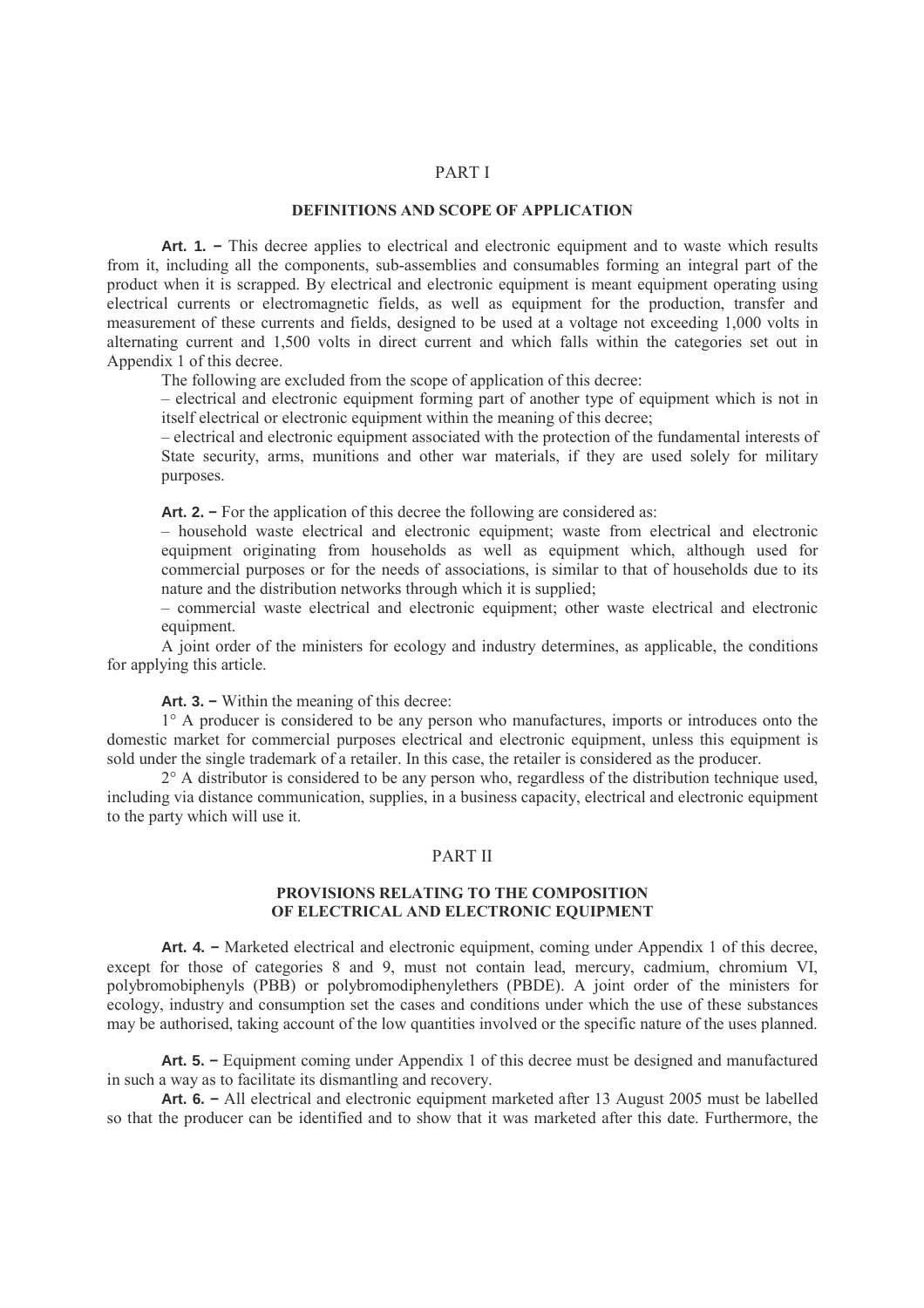producers must affix on all household electrical and electronic equipment marketed after 13 August 2005 the pictogram shown in Appendix 2 of this decree. If the equipment's dimensions are too small to do this, this pictogram is shown on the packaging and on the guarantee documents and the instructions for use which accompany it.

**Art. 7. −** For each type of new electrical and electronic equipment marketed after 13 August 2005, the producers make available for the plant operators in charge of treating waste electrical and electronic equipment, information required for this treatment.

The producers fulfil this obligation, if applicable by electronic means, a year after the marketing of this equipment at the latest.

# PART III

# PROVISIONS RELATING TO THE COLLECTION OF HOUSEHOLD WASTE ELECTRICAL AND ELECTRONIC EQUIPMENT

**Art. 8. −** I. − Producers, distributors, municipalities or their groupings take the measures defined in II and III of this article to reduce the quantities of waste electrical and electronic equipment eliminated with unsorted household waste.

II. − During the sale of household electrical and electronic equipment, the distributor freely takes back, or has a third party freely take back on its behalf, the used electrical and electronic equipment that the consumer transfers to it, up to the limit of the quantity and type of equipment sold.

III. − For each category of equipment that they market, producers must:

– either provide for the selective collection of household waste electrical and electronic equipment by setting up an individual system for the selective collection of waste under conditions defined in Article 10;

– or contribute to this collection by paying a financial contribution to a coordinating organisation approved under conditions defined in Article 9. This organisation bears, by means of an agreement made between municipalities, the extra costs associated with the selective collection of household waste electrical and electronic equipment.

**Art. 9. −** The coordinating organisations set out in the previous article are approved by joint orders of the ministers for ecology, industry and local authorities. Approval is subordinated to a commitment from the organisation relating:

a) To the amount of the contributions from which the municipalities or their groupings will benefit by applying the second paragraph of III from Article 8;

b) To the territorial coverage planned and to the means implemented to reach it;

c) To the means which will be implemented to meet the information obligations defined in Article  $12:$ 

d) To the obligation to communicate to the minister for ecology an annual assessment of activity intended to be made public, in particular specifying the territorial coverage and the results obtained with regard to selective collection.

When several organisations seek approval, the ministers for ecology, industry and local authorities ensure the consistency of the commitments undertaken.

The approval is issued for a maximum duration of six years and is renewable.

A joint order of the ministers for ecology, industry, economy and local authorities specifies the conditions under which the approval is issued and those in which it may be terminated in the event of a breach by the holder of its obligations.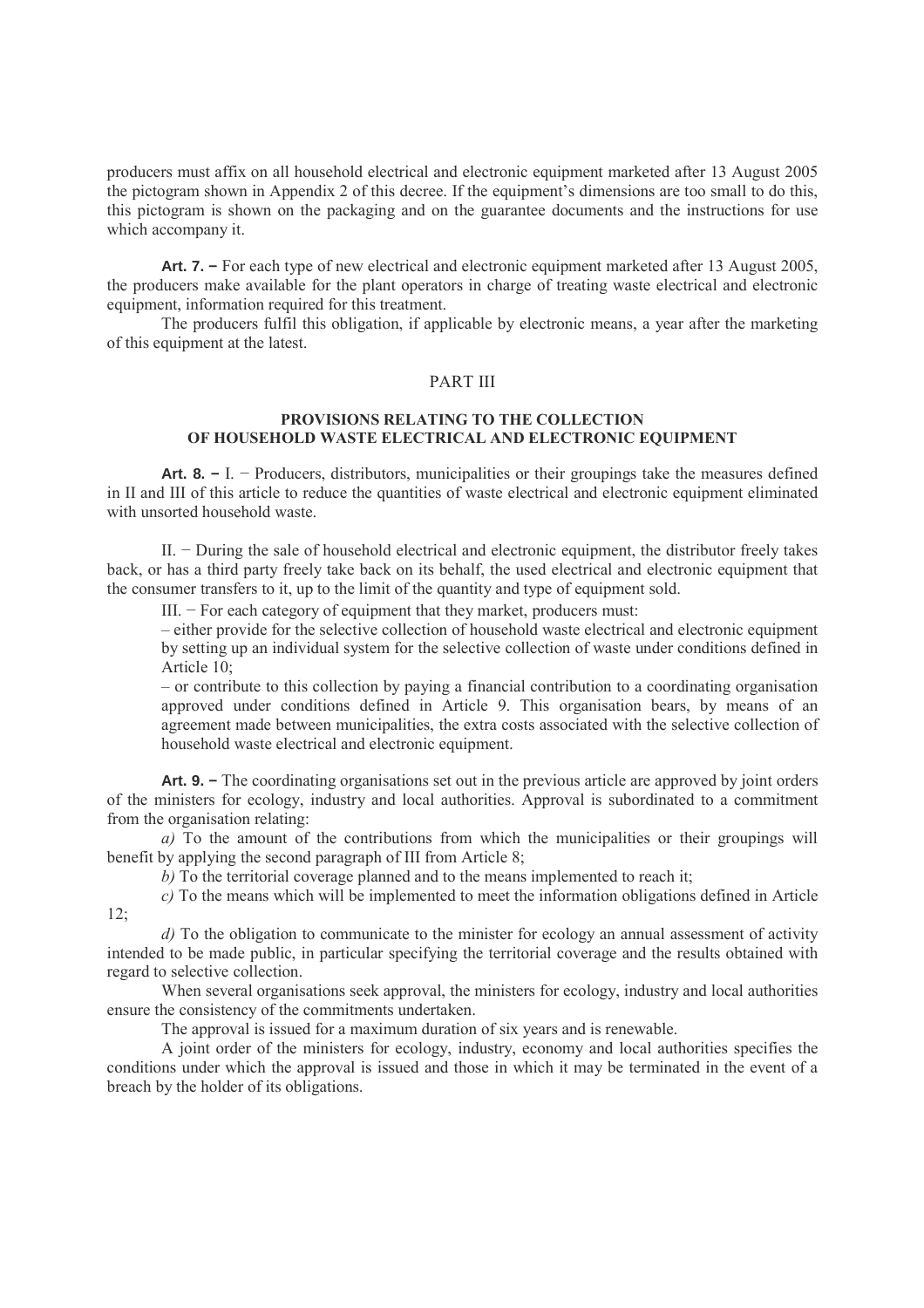**Art. 10. −** Individual systems for the collection of household waste electrical and electronic equipment that the producers set up to fulfil the obligations provided for in III of Article 8 are approved by order of the minister for ecology, made after consultation with the ministers for industry and local authorities.

The order specified in the last paragraph of Article 9 sets the conditions under which the approval is issued as well as the conditions under which it can be terminated.

Art. 11. – The waste electrical and electronic equipment collected is stored under conditions enabling their sorting, selective treatment and recovery to be carried out.

**Art. 12. −** Municipalities or their groupings, producers, distributors and coordinating organisations implement the actions that they deem appropriate to inform users of household electrical and electronic equipment:

– of the obligation not to dispose of waste electrical and electronic equipment with unsorted municipal waste;

– of the collection systems available to them;

– of the potential effects on the environment and human health from the presence of dangerous substances in the electrical and electronic equipment.

# PART IV

## PROVISIONS RELATING TO THE REMOVAL AND TREATMENT OF WASTE ELECTRICAL AND ELECTRONIC EQUIPMENT

#### CHAPTER I

## Removal and treatment of waste household electrical and electronic equipment

**Art. 13. −** The producers of household electrical and electronic equipment are responsible for removing or have a third party remove, then treat or have a third party treat, the household waste electrical and electronic equipment selectively collected under conditions set out in Article 8, whatever the date on which this equipment has been marketed. These obligations are distributed between the producers according to the categories of equipment shown in Appendix 1 of this decree, prorata of the household electrical and electronic equipment marketed.

The producers fulfil the obligations which are incumbent upon them as part of the preceding paragraph either by belonging to an organisation approved under conditions defined in Article 14, or by setting up an individual system approved under conditions defined in Article 15.

**Art. 14. −** A joint order of the ministers for ecology, industry and local authorities approves the organisations to which the producers belong to fulfil the obligations provided for in Article 13.

The authorisation is subordinated to a commitment of the organisation relating:

a) To the conditions for removing the waste electrical and electronic equipment selectively collected under conditions set out in Article 8;

b) To the provisions provided for with regard to the re-use of electrical and electronic equipment;

c) To the recovery objectives for waste and recycling and re-use of components, materials and substances;

d) To the means that will be implemented to meet the information obligations provided for in Articles 7 and 12;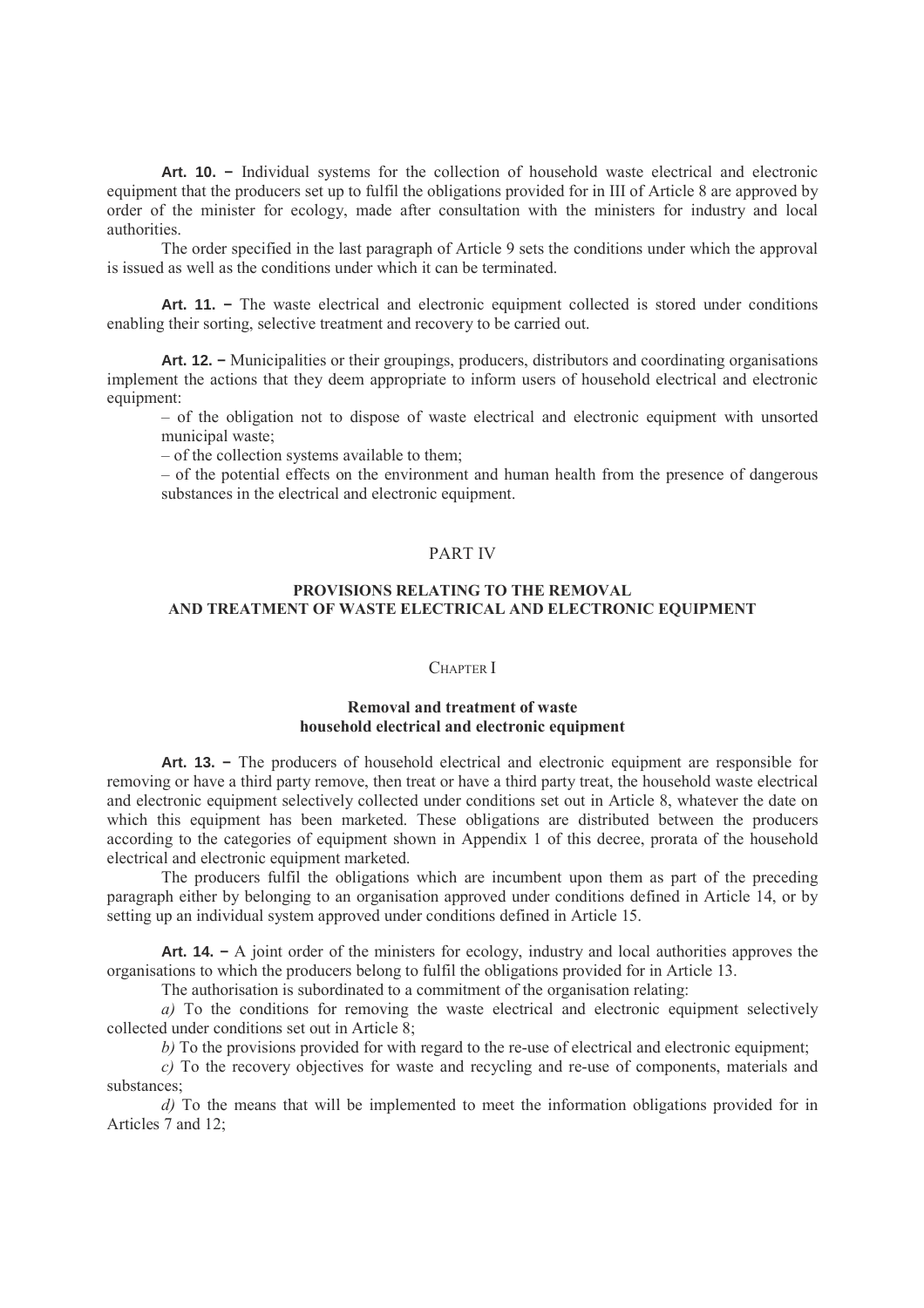e) To its financial capacity;

f) To the obligation to communicate to the minister for ecology an annual assessment of activity to be made public, as well as the results obtained with regard to re-use, recovery or destruction of waste electrical and electronic equipment.

The approval is issued for a maximum duration of six years and is renewable.

The order provided for in the last paragraph of Article 9 specifies the conditions under which the approval is issued as well as the conditions under which it can be terminated in the event of a breach by the holder of its obligations.

**Art. 15. −** A joint order of the ministers for ecology, industry and local authorities approves the individual systems that the producers set up to fulfil the obligations provided for in Article 13.

Approval is subordinated to a commitment of the producer relating:

a) To the conditions for removing the waste electrical and electronic equipment selectively collected under conditions set out in Article  $8$ .

b) To the provisions provided for with regard to the re-use of electrical and electronic equipment;

c) To the recovery objectives for waste and recycling and re-use of components, materials and substances;

d) To the means that will be implemented to meet the information obligations provided for in Articles 7 and 12;

e) To its financial capacity to ensure its obligations for the current year;

 $f$ ) To the obligation to communicate to the minister for ecology an annual assessment of activity to be made public, as well as the results obtained with regard to re-use, recovery or destruction of waste electrical and electronic equipment.

The approvals are issued for a maximum duration of six years and are renewable.

The order provided for in the last paragraph of Article 9 specifies the conditions under which the authorisation is issued and those under which it can be terminated in the event of a breach by the holder of its obligations.

**Art. 16. −** The producers specified in Article 13 must fulfil their obligations at the latest before the end of the current year in which they have marketed the household electrical and electronic equipment.

They can fulfil their obligations in advance in the form of quarterly payments to an organisation approved under the conditions provided for in Article 14. Failing this, they must provide a guarantee stating that the financing of the obligations which is incumbent upon them for the current year under Article 13 is assured. This guarantee may take the form of an insurance policy, a blocked account or a deposit provided through a credit institution or an insurance company.

**Art. 17. −** During an interim period from the effective date of this decree until 13 February 2011 and, for some equipment belonging to the category given in paragraph 1 of the appendix of this decree, shown on a list set by a joint order of ministers for ecology, economy, industry and consumption, until 13 February 2013, the producers inform the purchasers, by means of a specific note displayed at the bottom of the sales invoice, of the cost corresponding to the elimination of the waste electrical and electronic equipment marketed before 13 August 2005.

The distributors also inform their own purchasers of the cost of this elimination under conditions provided for in the previous paragraph when an invoice is drawn up, by any suitable means in other cases.

The cost shown must not exceed the actual costs borne.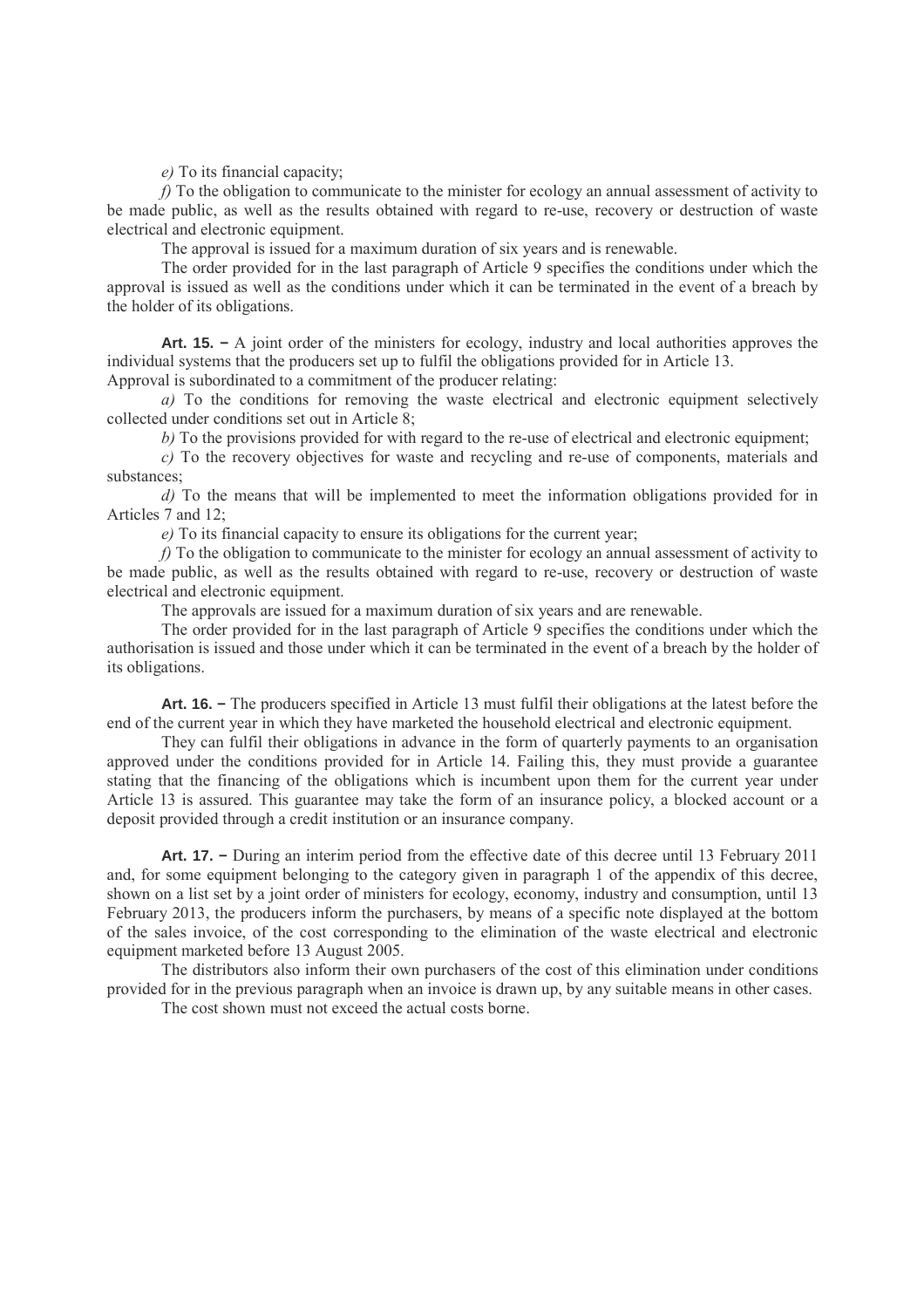#### CHAPTER II

## Removal and treatment of commercial waste electrical and electronic equipment

**Art. 18. −** Producers arrange and finance the removal and treatment of the waste from commercial electrical and electronic equipment marketed after 13 August 2005, unless otherwise agreed with users in the equipment sales contract. In the latter case, the commercial electrical and electronic equipment sales contract must provide for the conditions under which the user ensures all or part of the elimination of waste from this equipment under conditions provided for in Articles 21 and 22.

**Art. 19. −** Producers may fulfil the obligations which are incumbent upon them under Article 18 by joining an organisation approved by joint order of ministers for ecology and industry.

Approval is subordinated to a commitment from the organisation relating:

a) To the legal and technical conditions under which the removal on national territory and the treatment of this waste in France or abroad will be carried out;

b) To the recovery objectives for waste and recycling and re-use of components, materials and substances;

c) To the means implemented to meet the information obligations provided for in Article 7;

d) To the obligation to communicate to the minister for ecology an annual assessment of activity to be made public, as well as the results obtained with regard to removal, recovery or destruction of waste electrical and electronic equipment.

The approval is issued for a maximum duration of six years and is renewable

A joint order of the ministers for ecology, economy and industry sets the conditions under which the approval is issued and under which it can be terminated in the event of a breach by the holder of its obligations.

**Art. 20. −** The removal and treatment of commercial waste electrical and electronic equipment from products marketed before 13 August 2005 is incumbent upon users unless otherwise agreed with the producers.

The order provided for in Article 17 of this decree may extend the application of Article 17 to certain categories of commercial waste electrical and electronic equipment from products marketed before 13 August 2005.

### CHAPTER III

### Methods of treating waste electrical and electronic equipment

Art. 21. – The selective treatment, recovery and destruction of waste electrical and electronic equipment selectively collected must be carried out in plants meeting technical demands set by the joint order of ministers for ecology and industry and complying with the provisions of Part 1 of Book V of the environmental code. These operations may also be carried out in any other plant authorised for this purpose in another Member State of the European Union or in another State when the transfer of this waste outside of France is carried out pursuant to the provisions of the aforementioned regulation of  $1<sup>st</sup>$ February 1993.

The following are considered as operations: the recovery of components, materials and substances from waste electrical and electronic equipment, their re-use, their recycling or their use as a primary energy source in a plant.

During any recovery or destruction operation, the producers are responsible for carrying out or for having carried out by third parties a selective treatment of materials and components from waste electrical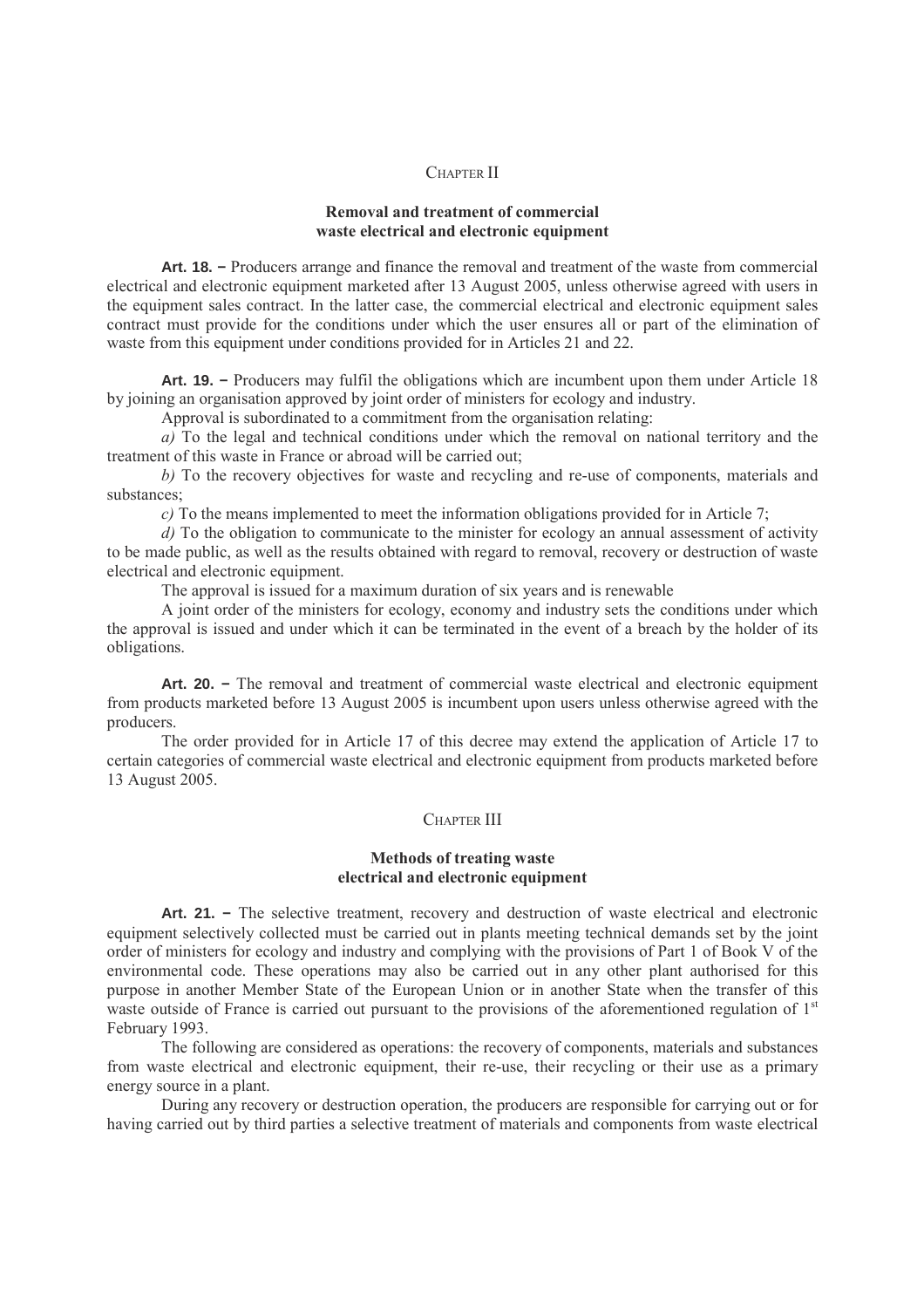and electronic equipment and for extracting all fluids, pursuant to the instructions of the order set out in the first paragraph of this article.

**Art. 22. −** The recovery and, particularly, the re-use of waste electrical and electronic equipment are preferable to its destruction.

# PART V

### PROVISIONS RELATING TO MONITORING AND SUPERVISION

**Art. 23. −** A national register of electrical and electronic equipment producers has been created. In particular it collects the information that the producers send concerning the electrical and electronic equipment quantities that they have marketed and the methods of eliminating waste from this equipment that they have implemented.

The Agency for Environment and Energy Management is in charge of setting up, updating and operating this register.

A joint order of the ministers for ecology and industry defines the registration procedure for this register and the nature of the information which must be submitted.

Art. 24. – Household electrical and electronic equipment distributors and purchasers of commercial electrical and electronic equipment may request that their suppliers send them documents attesting to the fact that producers are fulfilling all of the obligations which are incumbent upon them for this equipment.

# PART VI

#### **PENALTIES**

**Art. 25. −** I. − The following 3rd class infractions are punishable by a fine: a) If a producer:

 $-$  markets electrical and electronic equipment without complying with the provisions in Article 6 : – does not inform purchasers by a note displayed on sales invoices for any new household electrical and electronic equipment of the unit cost for eliminating household waste electrical and electronic equipment marketed before 13 August 2005, pursuant to Article 17;

– does not communicate the information provided for in Articles 7 and 23;

b) If a distributor:

– does not provide for the return of used electrical and electronic equipment under conditions defined in II of Article 8 of this decree;

– does not inform purchasers, under conditions provided for in Article 17, of the cost corresponding to the elimination of waste electrical and electronic equipment marketed before 13 August 2005.

II. − The following 5thclass infractions are punishable by a fine, if a producer:

– markets electrical and electronic equipment without complying with the provisions in Article 4 as well as the order provided for in the same article;

– markets electrical and electronic equipment without having contributed to the selective collection of household waste electrical and electronic equipment under conditions provided for in III of Article 8;

– does not remove or have removed by a third party, treat or have treated by a third party, household waste electrical and electronic equipment pursuant to Article 13;

– does not carry out or have carried out by a third party the selective treatment of components under Article 21;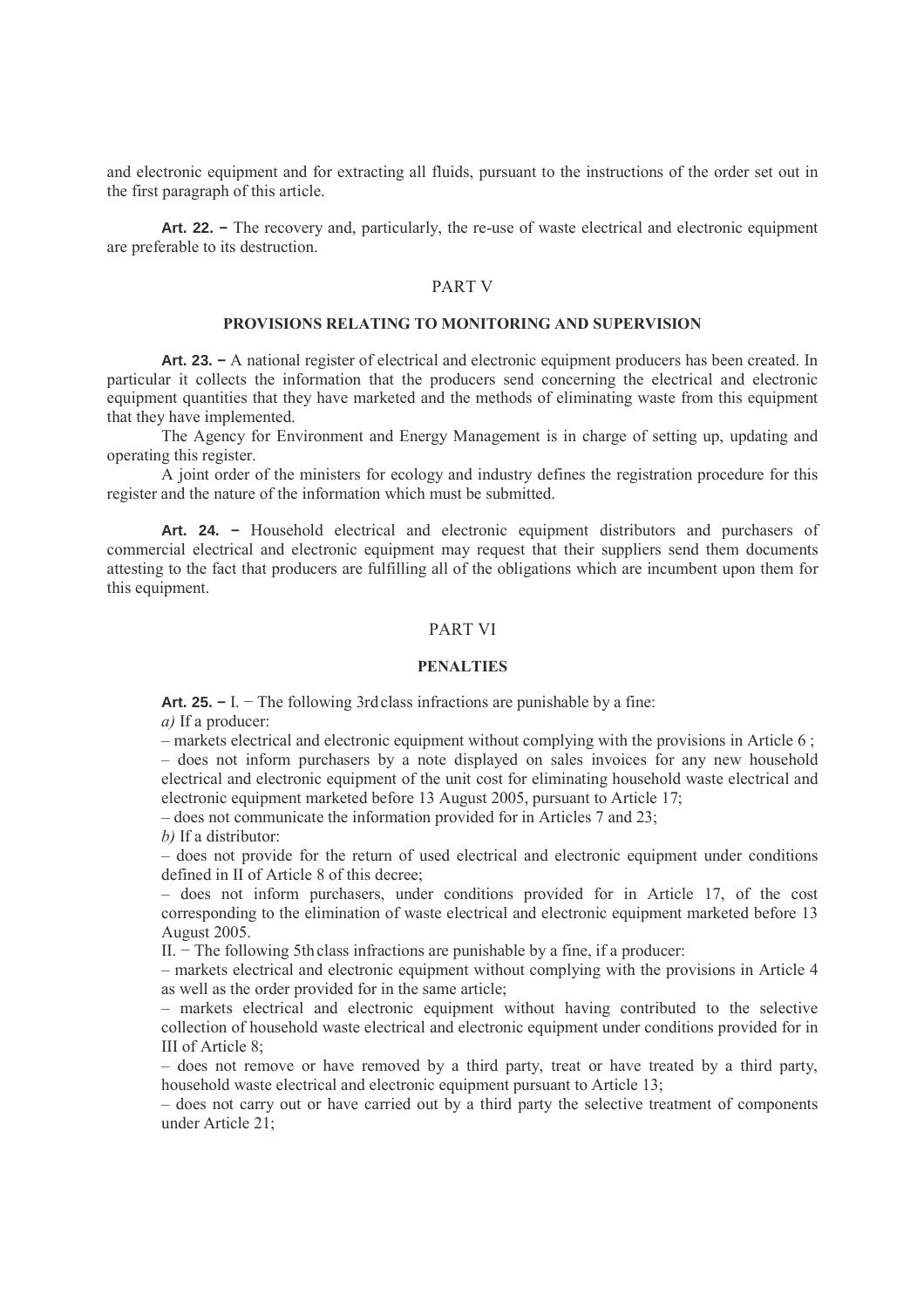– does not provide a guarantee, failing to have paid in advance its contribution to an approved organisation pursuant to Article 16;

– does not carry out the removal and treatment of commercial waste electrical and electronic equipment pursuant to Article 18.

III. − Individuals may be declared legally responsible, under conditions provided for in Article 121-2 of the criminal code, for infractions set out in this article. They are punishable by a fine in accordance with the terms provided by Article 131-41 of the criminal code.

### PART VII

#### OTHER PROVISIONS

**Art. 26.** − The provisions of Article 4 apply to equipment marketed from 1<sup>st</sup> July 2006.

These provisions are not applicable to the detached parts used for repairing equipment marketed before  $1<sup>st</sup>$  July 2006 or to the re-use of this equipment.

**Art. 27.** − The aforementioned Decree of 1<sup>st</sup> April 1992 is therefore amended:

I.  $\sim$  The b of Article 10 is replaced by the following provisions:

"b) Or to arrange, for the storage of this packaging, in special locations.

"In this case, the ministers for the environment, industry and agriculture approve by joint order the means for monitoring the system set up by each producer to track the proportion of packaging eliminated with regard to marketed packaging."

II. − After Article 11 two articles are inserted, 11-1 and 11-2, which read as follows:

"Art. 11-1. − The aforementioned Decree of 19 December 1997 is therefore amended in the following way:

"To 1° of Part II of the appendix, the heading and following table are added:

"Decree n° 92-377 of 1<sup>st</sup> April 1992 concerning the application, for waste resulting from packaging, of amended Law n° 75-633 of 15 July 1975 relating to the elimination of waste and the recovery of materials

| Approval from an organisation or company whose purpose is to take responsibility | Article 6, first paragraph |
|----------------------------------------------------------------------------------|----------------------------|
| for used packaging from its counterparts.                                        |                            |
| Approval of the methods for monitoring the elimination of used packaging system  | Article 10 b               |
| set up by a producer or an importer of packaged products for households.         |                            |

"Art.  $11-2$ . – The provisions of this decree may be amended by decree in the Council of State, with the exception of those of the first paragraph of Article 6 and of b of Article 10 which will be amended, if applicable, under conditions provided for in Article 2 of the aforementioned Decree of 15 January 1997."

**Art. 28. −** The aforementioned Decree of 19 December 1997 is thus amended as follows:

I. − To 1° of Part II of the appendix, the heading and following table are added:

"Decree n° 2005-829 of 20 July 2005 relating to the composition of electrical and electronic equipment and to the elimination of waste from this equipment

| Approval from organisations coordinating the actions of producers.            | Article 9, first paragraph  |
|-------------------------------------------------------------------------------|-----------------------------|
| Approval from organisations in charge of the removal and treatment of waste   | Articles 14 and 19. first   |
| electrical and electronic equipment.                                          | paragraph                   |
| Approval of the individual systems for the removal and treatment of household | Article 15, first paragraph |
| waste electrical and electronic equipment.                                    |                             |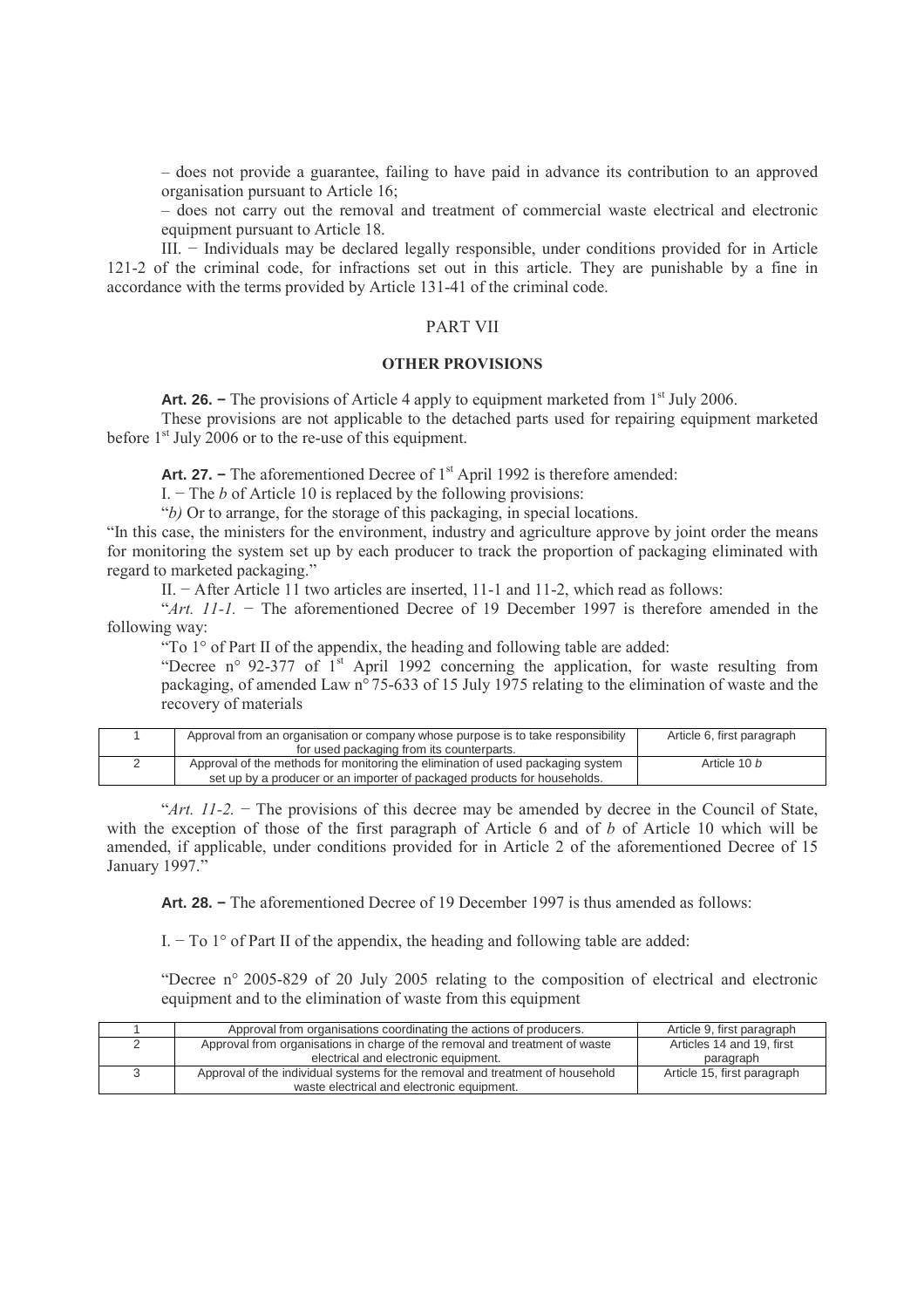To 2° of Part II of the appendix, at the end of A, the heading and following table are added:

"Decree n° 2005-829 of 20 July 2005 relating to the composition of electrical and electronic equipment and to the elimination of waste from this equipment

| Approval of the individual systems set up by the producers for the selective | Article 10, first paragraph |
|------------------------------------------------------------------------------|-----------------------------|
| collection of waste electrical and electronic equipment.                     |                             |
|                                                                              |                             |

**Art. 29. −** The provisions of this decree may be amended by decree in the Council of State, with the exception of those of the first paragraph of Article 9, the first paragraph of Article 10, the first paragraph of Article 14, the first paragraph of Article 15 and the first paragraph of Article 19 which will be amended, if applicable, under conditions provided for in Article 2 of the aforementioned Decree of 15 January 1997.

**Art. 30. −** The Prime Minister, the Minister without Portfolio, the Minister of the Interior and Town and Country Planning, the Minister for Economy, Finances and Industry, the Minister of Justice, and the Minister for Ecology and Sustainable Development are responsible, each to the extent of his or her responsibility, the application of this decree, which will be published in the Official Journal of the French Republic.

Drawn up in Paris, on 20 July 2005.

JACQUES CHIRAC

By the President of the Republic:

The Prime Minister, DOMINIQUE DE VILLEPIN

> The Minister for Ecology and Sustainable Development, NELLY OLIN

The Minister of State, Minister of the Interior and Town and Country Planning, NICOLAS SARKOZY

> The Minister for Economy, Finances and Industry, THIERRY BRETON

The Minister for Justice, PASCAL CLÉMENT